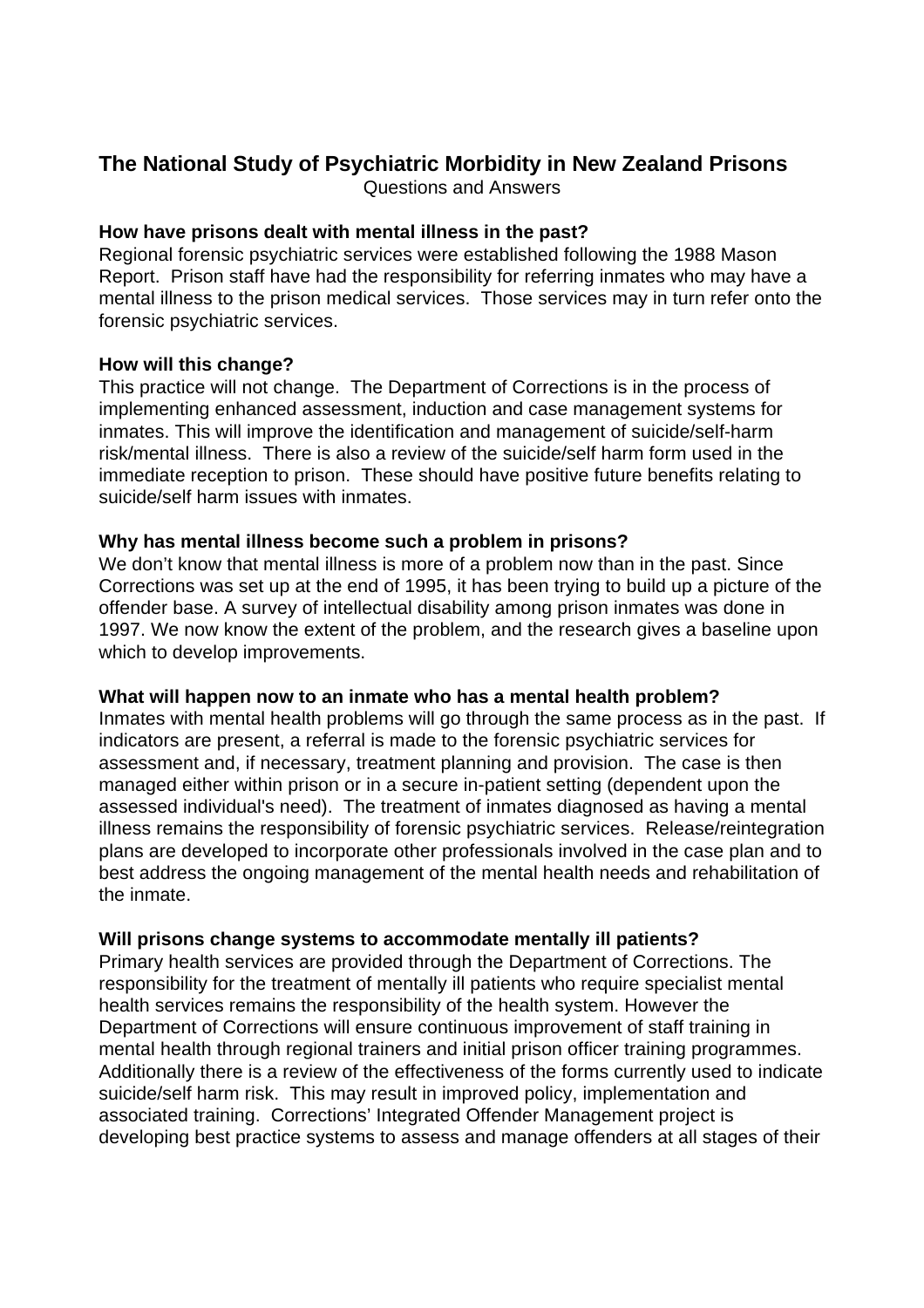sentence, which will increase the likelihood of picking up the mental health needs of inmates through more thorough assessment. Improved sentence planning and sentence management will assist in co-ordinating the treatment recommendations of the forensic psychiatric service.

All prisons will use Integrated Offender Management to conduct induction and assessment of all inmates. These assessments take into account the individual needs of each inmate and enable staff to place offenders in an appropriate group and provide the appropriate management for that inmate while in prison. This is assisted by the Integrated Offender Management System (IOMS), the Department's new computer system, which contains the records of all offenders who are or have been involved with the corrections service.

#### **What's the procedure now when an inmate comes into prison?**

Each inmate has an assessment, which includes a screening process to provide at an early stage an indication of the inmate's well-being and whether the inmate is "at risk". There are a number of questions asked including has the inmate ever seen a psychiatrist, or is there anything the institution should know so they can help the inmate. The prison's receiving officer is also required to note any pre-reception information about the inmate and any observations during the reception process that may give cause for concern.

If an inmate is identified as being at risk, then he or she will go onto a special management regime until a health professional can carry out a further assessment.

With these screening and assessment procedures, inmates with a diagnosed or suspected psychiatric disorder will be referred through prison medical and nursing staff to forensic psychiatric services for assessment and treatment. Some inmates are transferred to inpatient facilities. Others remain in prison but their treatment continues to be overseen by forensic services and managed by prison health staff.

#### **Are the findings in the report surprising?**

Anecdotal reports had indicated that the number of mentally ill inmates in prison was high and these results confirm that it is higher in the prison population than in the general population. This is not exactly surprising as the known risk factors for offenders are similar to the risk factors for mental illness. However, the estimated number requiring intensive treatment was higher than anticipated. These results are very similar to findings in recently conducted studies overseas, and this New Zealand information is comparable to international information.

#### **Why is there no ethnic specific analysis in the Study?**

This is recognised as a shortcoming. The study authors are intending to undertake further analysis of psychiatric morbidity by ethnicity and the Ministry of Health is disussing this with them.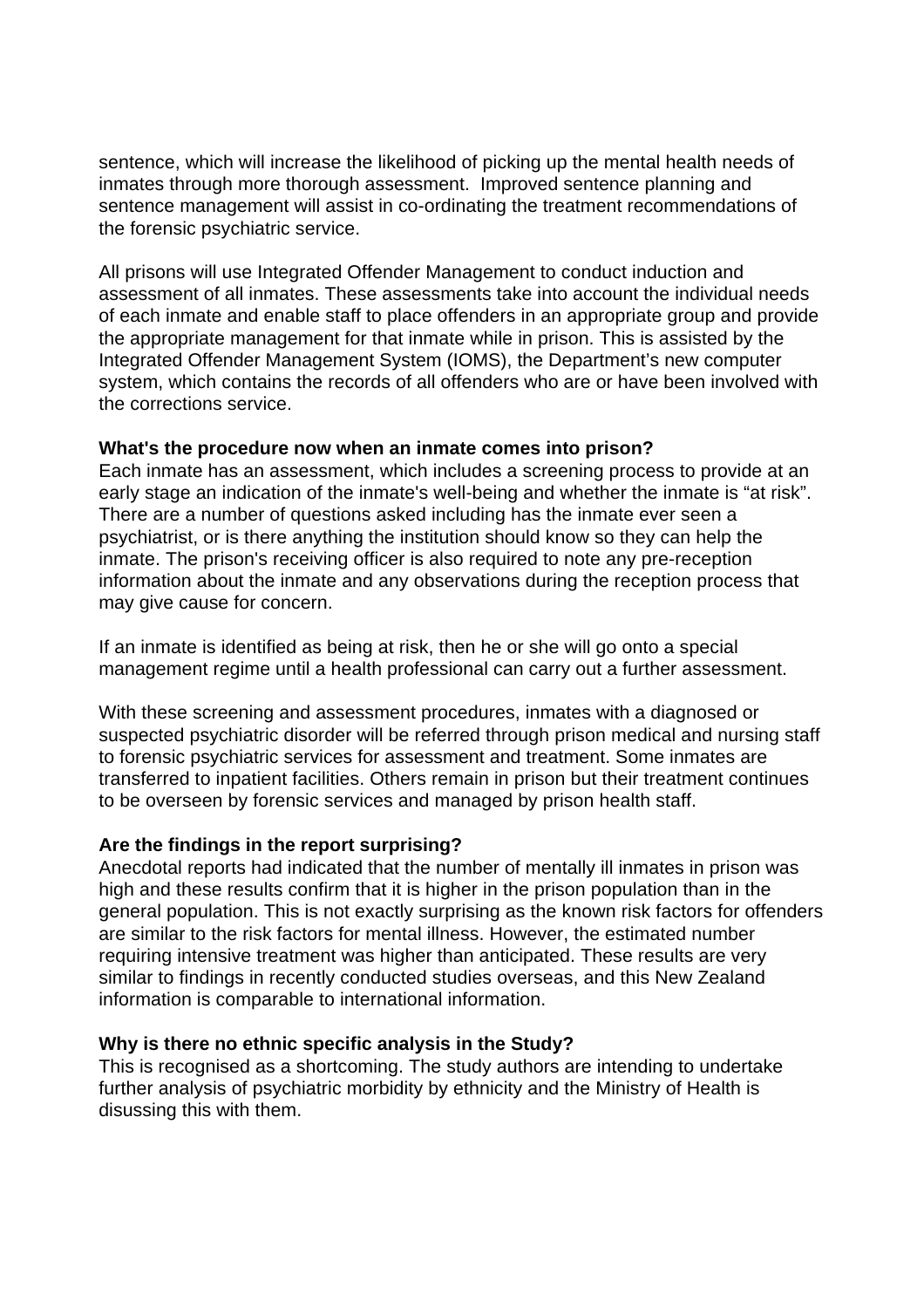## **What about the 135 people identified in the report as needing psychiatric treatment?**

This figure is an estimate extrapolated out from the survey sample. Some of that number would have already been referred and would have been awaiting treatment. For ethical reasons we can't go back into the data to try to find those people, but if any inmate has demonstrated distress or disturbed behaviour, a referral to the forensic mental health services would have been made.

## **Will the forensic services be able to meet the needs of all the identified mental illness in prisons?**

This research gives us excellent information about need and the extent of current unmet need. It is known that the forensic services at times are stretched in their ability to respond to demand. This evidence of need will be fed into the Ministry of Health and HFA's review of forensic services currently underway. This review, the first since the establishment of the forensic units in 1989, aims to identify areas that need expanding, updating and improving.

## **What problems do these illnesses cause in prisons?**

Firstly they cause distress to the individual and may cause the inmate to isolate themselves from others. Secondly safety may be a problem. The safety first of the mentally ill inmate, the safety of other inmates, and the safety of staff particularly for the additional responsibilities they take on when managing an inmate with a mental illness.

## **The report shows clear links between drug and alcohol problems and mental illness. What changes will be made to lessen the amount of substance abuse in prisons?**

Corrections has a drug strategy which links in with the Government's national strategy. Prisons have put huge effort in the past three or four years to stop the supply of drugs coming into prisons and to lessen the demand by offering treatment programmes. The use of drug dogs, random checks of visitors, criminal charges for visitors bringing in drugs to prison, random drug testing of inmates and regular testing of identified drug users in prison along with an associated penalty system has been implemented nationally. There are about a dozen drug free units in prisons, and an intensive drug treatment programme is currently being trialled and evaluated, with a decision expected soon on expanding the programme into other prisons. In addition substance abuse prevention is one of the intensive core programmes for high-risk offenders being developed as part of Integrated Offender Management.

#### **What is being done to curb the suicide rate in prisons?**

Since it was set up in 1995, a key priority of Corrections has been minimising suicide in prisons. It is important to note that the prison suicide rate is about half what it was 10 years ago. Actions taken to develop or enhance preventative measures include: suicide awareness training for staff; at-risk assessments for all inmates entering prisons; and active management of at-risk inmates including an observation regime and 'safe' cells designed to minimise opportunities for self-harm.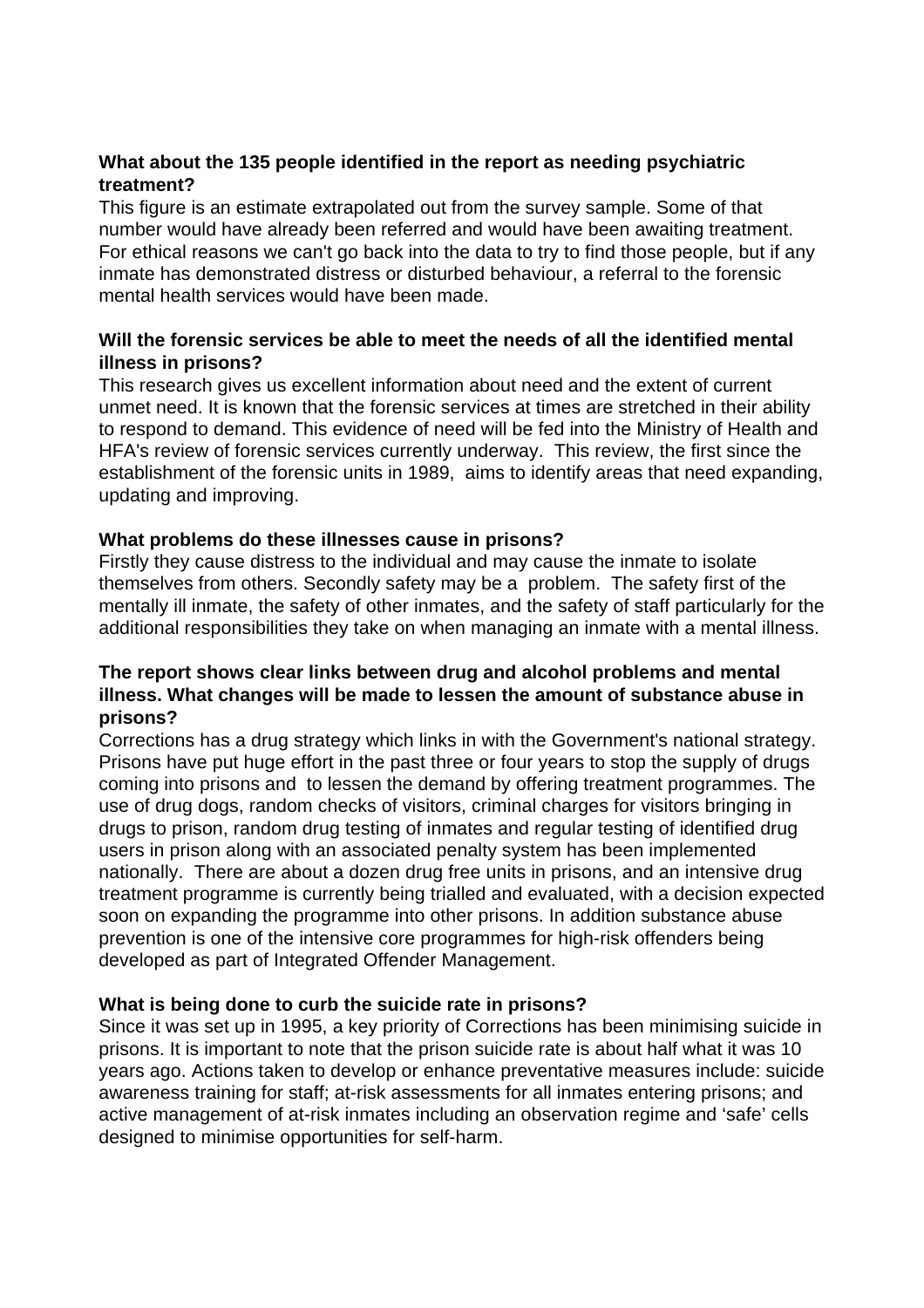Reception forms now include questions relating to suicide/self harm. Assessment and induction processes through Integrated Offender Management include assessment of the risk of suicide/self harm, and any indications result in a referral to forensic psychiatric services and appropriate interventions.

All of these initiatives have been complemented by the set up of forensic mental health services following the 1988 Mason report.

## **How do the observation cells work and are they in all prisons?**

Observation cells provide an environment to manage inmates who are at risk of harming themselves. They also maximise the ability of staff to monitor and manage atrisk inmates.

There are two types of observation cells: round room and general observation cells. A round room is a cell designed to provide a segregated environment for the management of violent inmates. The design of these cells minimises the risk of selfharm and injury to other inmates and staff.

A general observation cell provides a place for inmates exhibiting acute behavioural disorders that cannot be managed appropriately and safely in the prison mainstream. Staff can maintain regular observations of inmates' behaviour.

The Department is nearing completion of a \$5.7 million project to build 51 observation cells at prisons around New Zealand. New cells have recently been completed at Rimutaka Prison and Waikeria Prison and are in the design stage at Wanganui Prison.

## **What positive changes for inmates with mental health problems have been made over the past few years?**

Since the Mason Report was released in 1988, forensic psychiatric services have been established regionally through the country. This service provides 'outpatient' services (assessment and treatment) plus secure treatment facilities for those requiring intensive treatment.

Changes have been made while this research was being done. The Department of Corrections has increased its focus on rehabilitation and treatment according to an inmate's needs, and taken a tougher line on the monitoring of drug use in prisons. Through its Integrated Offender Management project Corrections is placing much more emphasis on better induction, assessment and management of inmates, alongside interventions targeted to offenders' treatment needs. In addition earlier this year it was agreed to place a forensic psychiatric nurse for four days a week at each of Mt Eden and Auckland Prisons, which both have special needs units for inmates unable to be managed in the mainstream prison environment.

## **How will inmates with mental health problems be supported in the community when released?**

For those with identified mental health needs, the forensic psychiatric service should provide referrals for ongoing community support. While this is the responsibility of the forensic psychiatric service, the Department of Corrections would support this through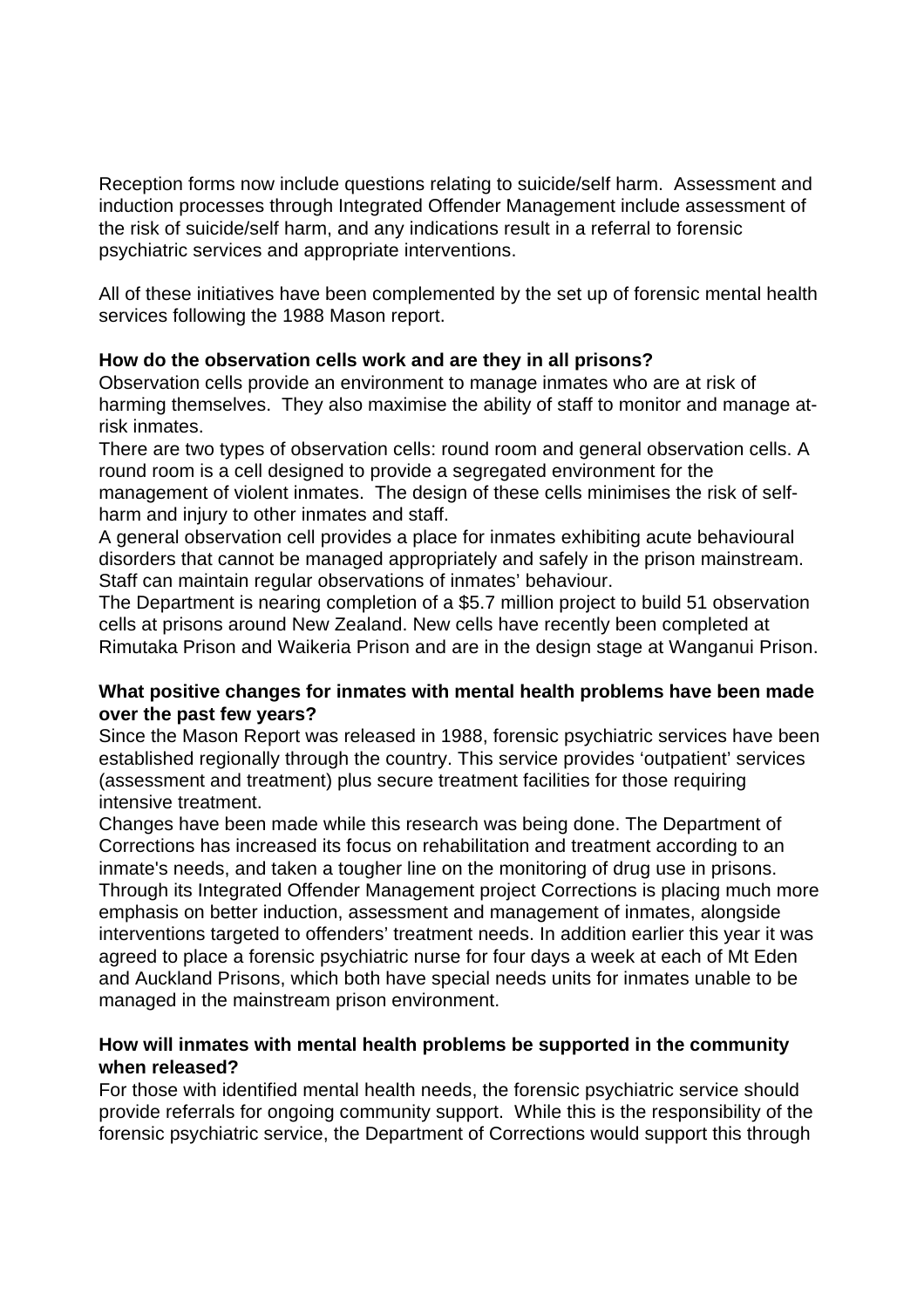its own processes. As part of the Integrated Offender Management project the Department looked at linkages to post-release support for inmates and reintegrating them into the community.

#### **Do we know if the majority of these problems develop while people are in prison, or are they pre-existing?**

We don't really know, but it appears that some inmates will have a mental health condition before coming to prison which was not detected before their arrival at prison. It is also likely that for some inmates, mental illness manifests itself while in prison.

#### **What cost is associated with prisons dealing with mental health problems?**

The operating cost of general health services in prisons nationally is just under \$2 million, plus the Department employs 70 FTE health service nurses and it employs doctors on contract, however it is not possible to separate out the cost of services associated with mental health problems from the general health service costs. In addition the Department's Psychological Service has about 70 psychologists providing services to inmates and offenders on community-based sentences.

## **Is there a typical prisoner profile more likely to suffer mental illness?**

The report does not provide an in-depth profile of a typical inmate likely to suffer from mental illness. It does however indicate that women inmates showed the highest incidences of mental illness and substance abuse, followed by remand males then sentenced male inmates. The clear exception to this pattern is the lifetime prevalence of alcohol and cannabis where male inmates (both sentenced and remand) showed a higher prevalence than women inmates. There was little difference in personality disorders between women and men.

#### **What interface is there between mental health services and prisons?**

At the national level there is a formal agreement for the provision of services between Corrections and the health services. At an operational level, there have been examples of prison nurses doing placements at forensic psychiatric services and of forensic psychiatric services providing training for prison staff. Additionally, at Mt Eden and Auckland prisons forensic psychiatric nurses have been placed in the prison.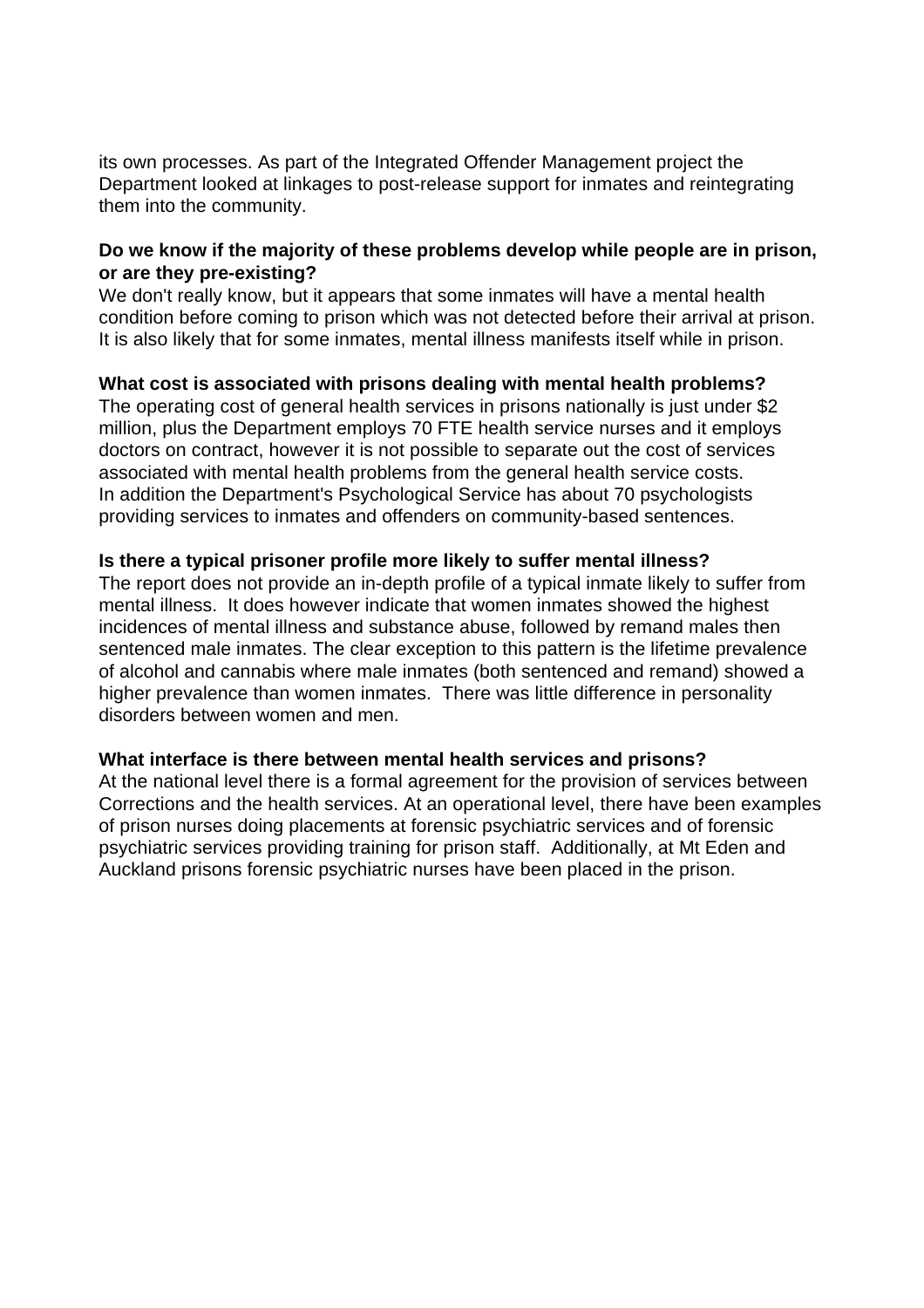#### **General questions on New Zealand's mental health service**

#### **What is a forensic patient?**

Special (or forensic) patients are a small group of individuals who have entered the mental health services via the Courts and, for the most part, have been charged with serious offences. There are less than 80 special patients currently under care in New Zealand. Special patients are under the care of the forensic mental health service and usually under 24 hour supervised care.

## **How have our mental health services changed?**

New Zealand's mental health services have changed considerably since the 1970s. Mental health service delivery has changed from a primarily institutionally based focus to include significant elements of community based care; there is a multi-disciplinary team approach given in care with a strong focus on rehabilitation supporting people to function as fully as possible as members of society.

The Mental Health (Compulsory Assessment and Treatment) Act 1982 now means that compulsory treatment is done within a framework which monitors patients rights and ensures appropriate informed consent where possible.

## **How does New Zealand compare with mental health services overseas?**

New Zealand compares favourably with other similar nations and shares many of the same problems.

There are now some excellent and innovative mental health services in New Zealand gaining recognition for being at or near the leading edge in, for example, consumer and cultural (Mäori) participation.

Up-skilling the workforce as well as attention to recruitment and retention issues remains an urgent priority.

## **Who gets treated for mental illness in New Zealand?**

Mental health services don't operate in a vacuum. Primary health and other health specialist settings also deal with mental health problems e.g. paediatricians working with children with attention deficit/hyperactivity disorder (ADHD). Services prioritise people who are seriously ill or have the highest support needs i.e. people who can't get the help they need in any other setting.

#### **How much do we spend on mental health services?**

Funding for mental health services has increased steadily since 1993. Between 1993/94 and 1997/98, real expenditure on mental health services increased from approximately \$274M to \$475M, excluding GST. Steady increases are due to baseline growth, specific funding allocated by the Government to support implementation of the mental health Strategy from 1994/95, reprioritisation by the HFA and the Mason funding from 1996/97 onwards. Transfers from the Department of Social Welfare (DSW) in 1995/96 also contributed to this growth with the shift in responsibility for funding psychiatric disability services to the health sector. The DSW transfers did not represent service growth.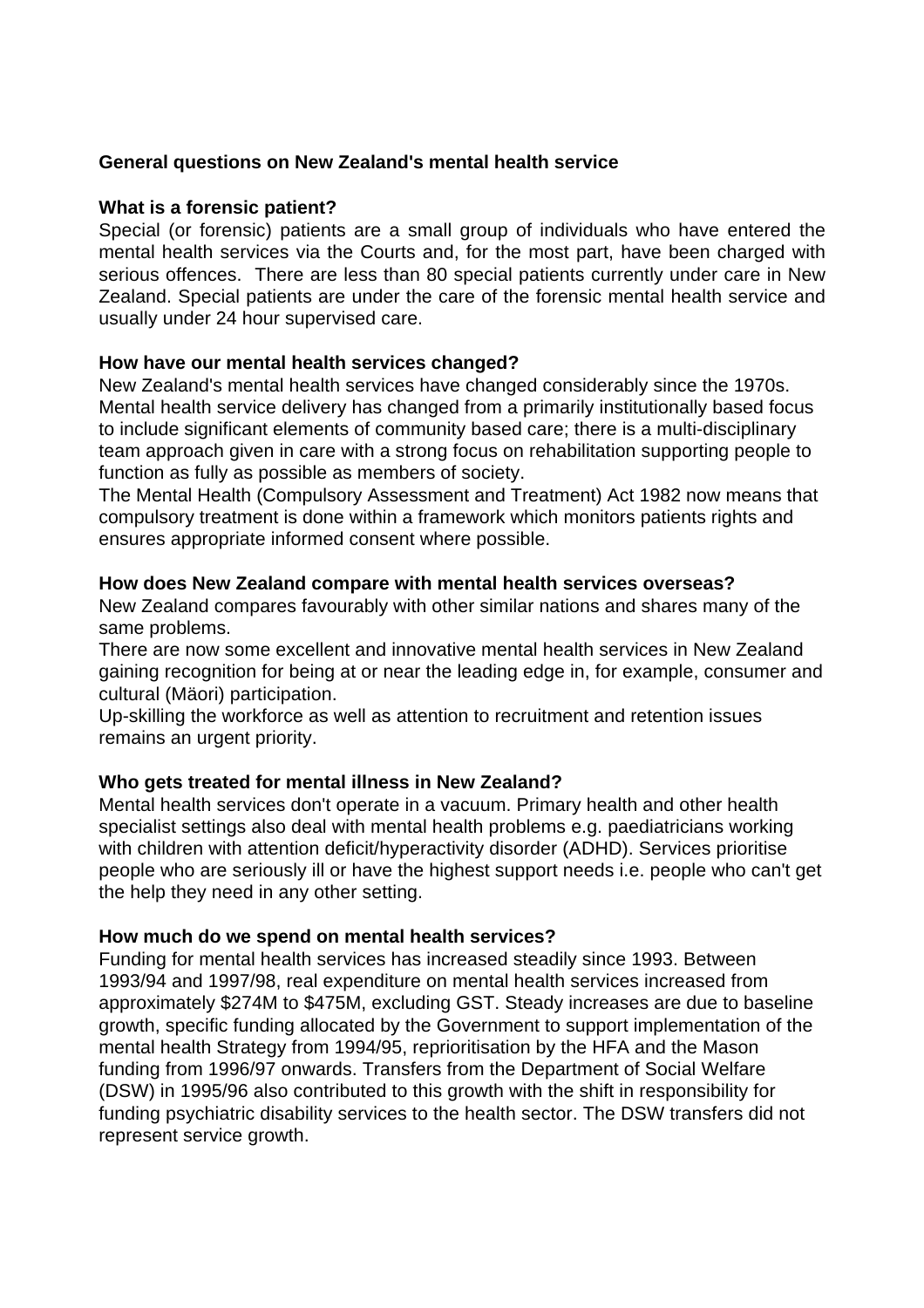Funding for mental health services will increase steadily on the Mason funding path to 2000/01. From 2001/02, funding is expected to increase in line with increases in baseline health funding.

## **What is being done to upskill the mental health workforce?**

There has been an increase in the number of training places for mental health workers, but more needs to be done. Examples of increases in training in mental health:

## *¨ support workers in mental health*

A national certificate for mental health support workers was established and launched last year (1998 - CHECK). In 1998 there were 97 students undertaking the national certificate. One programme is specifically targeted for Mäori support workers. This year (1999) there is expected to be 300 students taking this training.

## *¨ post -graduate mental health nursing*

There are significant workforce development issues for mental health nursing particularly in areas of developing and retaining nurses. There has been a reported increase by 24% in the number of registered nurses working in mental health (1994-8). A three year pilot programme for new graduate nurses wanting to enter mental health is currently nearing completion. Also Capital Coast Health in partnership with Whitieria Community Polytechnic provided a one year full time programme for 45 new graduate nurses. The success of this programme resulted in similar programmes being offered nationally.

In 1996 the Clinical Training Agency (CTA) made funds available to pilot two programmes for advanced mental health for nurses. The first courses were provided by Victoria University and the Northland Polytechnic. Since the pilots there has been significant expansion of these programmes.

## *¨ post-graduate certificate in forensic psychiatric care*

There remain too few trained health professionals in this area. A programme has been designed to meet the recommendations from a 1988 inquiry into psychiatric care. The programme was delivered from three sites but their remains variations in programme content and in providers releasing staff for training. In 1996 19 equivalent full time training places (EFT) were funded through education and 6 EFTs through the CHE sector. In 1998 the total being funded was 28.32 EFTs.

## *¨ dual diagnosis training*

As recognition for the issues regarding management of consumers with a moderate to severe mental disorder and a coexisting drug or alcohol, in 1998 the CTA funded 90 places in Dual Diagnosis training.